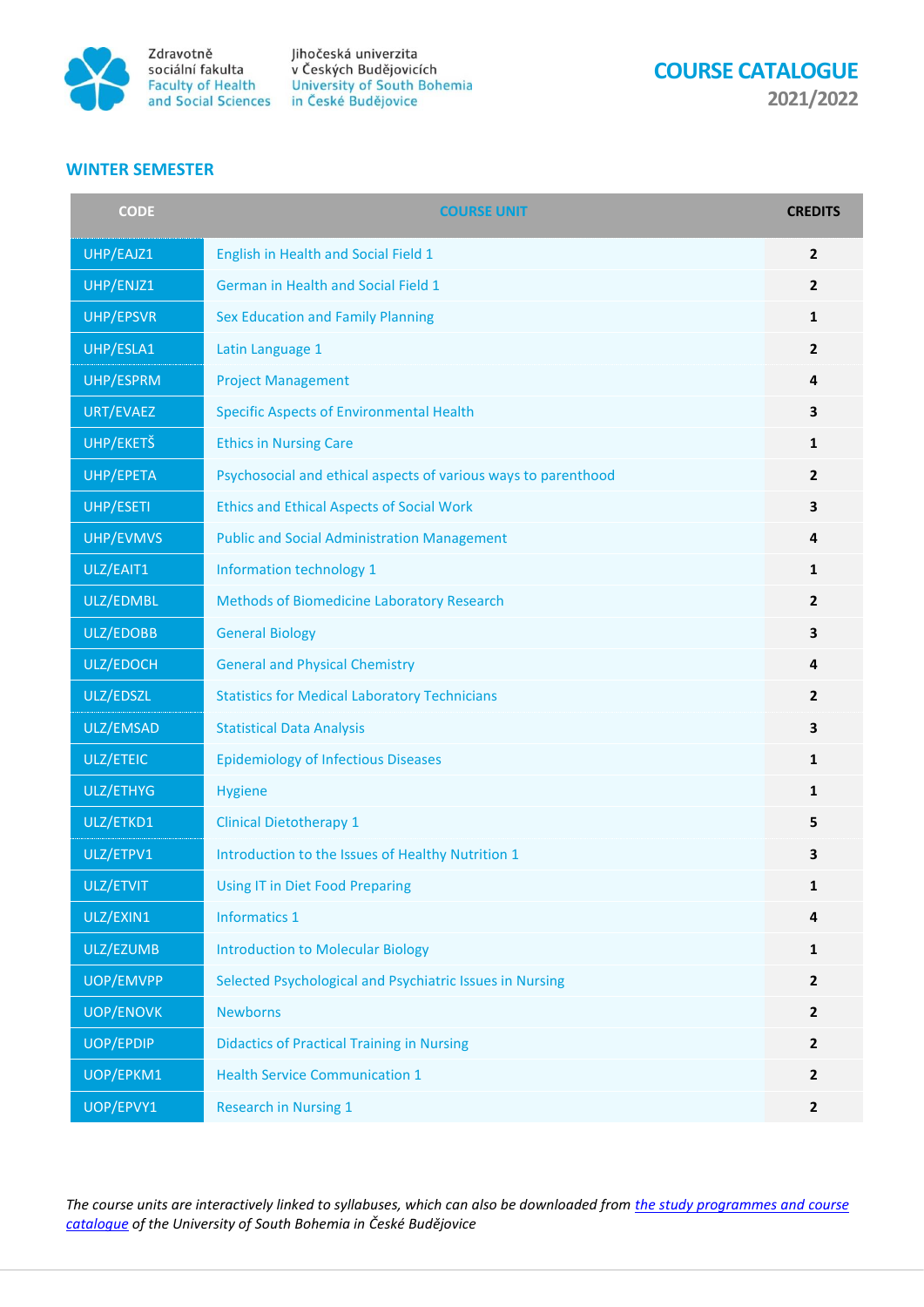

Jihočeská univerzita v Českých Budějovicích Faculty of Health<br>
and Social Sciences<br>
in České Budějovice

**COURSE CATALOGUE** 

**2021/2022**

## **WINTER SEMESTER**

| <b>CODE</b>                | <b>COURSE UNIT</b>                                          | <b>CREDITS</b> |
|----------------------------|-------------------------------------------------------------|----------------|
| USV/ESMV1                  | <b>Research Methodology 1</b>                               | 4              |
| USV/ESSME                  | Specific Methods of Social Work with Groups and Communities | 5              |
| USV/ESTM1                  | Theory and Methods of Social Work 1                         | 3              |
| USV/EVNES                  | <b>Non-Profit Sphere</b>                                    | $\mathbf{2}$   |
|                            |                                                             |                |
| <b>PRACTICAL PLACEMENT</b> |                                                             |                |
| UFM/EFPPA                  | Practical Placement A – Physiotherapy (1 month)             | $\overline{2}$ |
| UFM/EFPPB                  | Practical Placement B - Physiotherapy (2 months)            | 3              |
| USV/EUOPA                  | Practical Placement A – Social Work (1 month)               | 4              |
| USV/EUOPB                  | Practical Placement B - Social Work (2 months)              | 7              |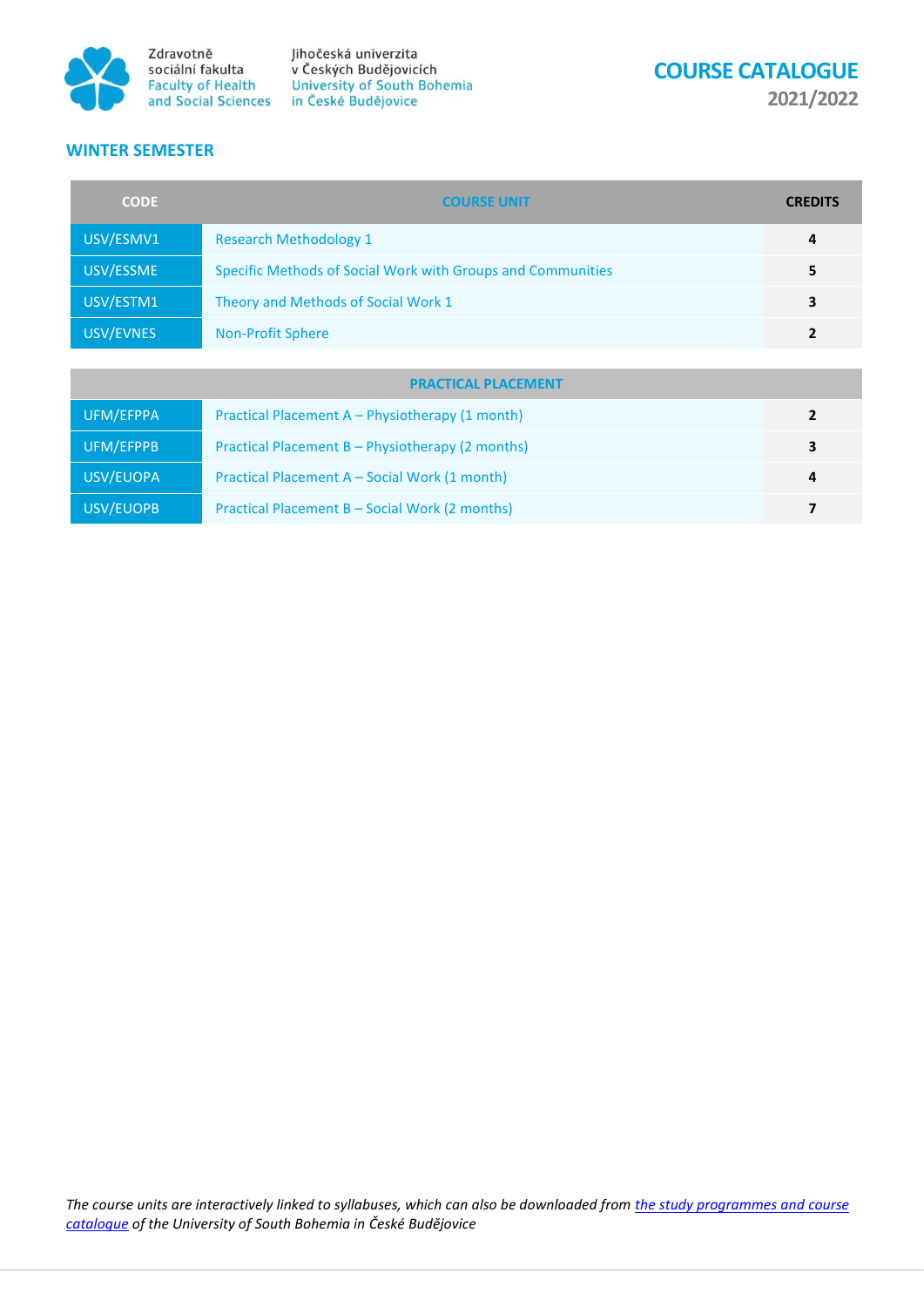

Jihočeská univerzita v Českých Budějovicích Socialm Takuta<br>Faculty of Health University of South Bohemia<br>and Social Sciences in České Budějovice

**COURSE CATALOGUE** 

**2021/2022**

## **SUMMER SEMESTER**

| <b>CODE</b>      | <b>COURSE UNIT</b>                                                  | <b>CREDITS</b> |
|------------------|---------------------------------------------------------------------|----------------|
| UHP/EAJZ2        | English in Health and Social Field 2                                | $\overline{2}$ |
| UHP/EFLAN        | <b>Philosophical Antropology</b>                                    | $\overline{2}$ |
| UHP/ENJZ2        | <b>German in Health and Social Field 2</b>                          | $\overline{2}$ |
| UHP/ESLA2        | Latin Language 2                                                    | $\overline{2}$ |
| UHP/EUSPS        | <b>Social Psychology</b>                                            | 4              |
| UHP/EWEPP        | <b>Ethics in Helping Professions</b>                                | 3              |
| ULZ/EAIT2        | Information technology 2                                            | 1              |
| ULZ/ECBIF        | <b>Biophysics for Paramedics</b>                                    | 1              |
| ULZ/EDBIF        | <b>Biophysics</b>                                                   | 3              |
| ULZ/EDMBI        | <b>Molecular Biophysics</b>                                         | $\overline{2}$ |
| ULZ/EDZBB        | <b>Basic Principles of Cell Biology</b>                             | 4              |
| ULZ/EFABF        | <b>Applied Biophysics</b>                                           | $\overline{2}$ |
| ULZ/EPBIF        | <b>Biophysics for Medical Professions</b>                           | 1              |
| ULZ/EPZSI        | <b>Basic Principles of Statistics</b>                               | $\overline{2}$ |
| ULZ/ETKD2        | <b>Clinical Dietotherapy 2</b>                                      | 6              |
| ULZ/ETPV2        | Introduction to the Issues of Healthy Nutrition 2                   | 3              |
| ULZ/ETTP1        | <b>Technology of Food Preparing 1</b>                               | 4              |
| ULZ/EXIN2        | <b>Informatics 2</b>                                                | 3              |
| ULZ/EZBZI        | Basic Informatics and Statistics in the Protection of Public Health | $\overline{2}$ |
| <b>UOP/EPPSE</b> | <b>Nursing Care for Seniors</b>                                     | 1              |
| URT/EROCH        | <b>Radiation Protection</b>                                         | 3              |
| URT/EVKRT        | Selected Readings in Radiobiol. and Toxicology                      | 3              |
| URT/EZPBI        | <b>Environmental Safety in Crisis Situation</b>                     | 3              |
| USV/EFZHP        | Zootherapy/Animal Therapy                                           | 1              |
| USV/ESMSP        | Methods of Social Work with Immigrants, Refugees and Their Children | 3              |
| USV/ESRUR        | Consulting in the Context of Comprehensive Rehabilitation           | 3              |
| USV/ESSPM        | <b>Special Methods of Social Work with Families</b>                 | 5              |
| USV/ESSRE        | <b>Social Rehabilitation</b>                                        | 5              |
| USV/ESTM2        | Theory and Methods of Social Work 2                                 | 3              |
| USV/EVMMU        | Problems of Minorities, Immigrants and Refugees                     | $\mathbf{2}$   |

*The course units are interactively linked to syllabuses, which can also be downloaded from [the study programmes and course](https://wstag.jcu.cz/ects/?lang=en)  [catalogue](https://wstag.jcu.cz/ects/?lang=en) of the University of South Bohemia in České Budějovice*